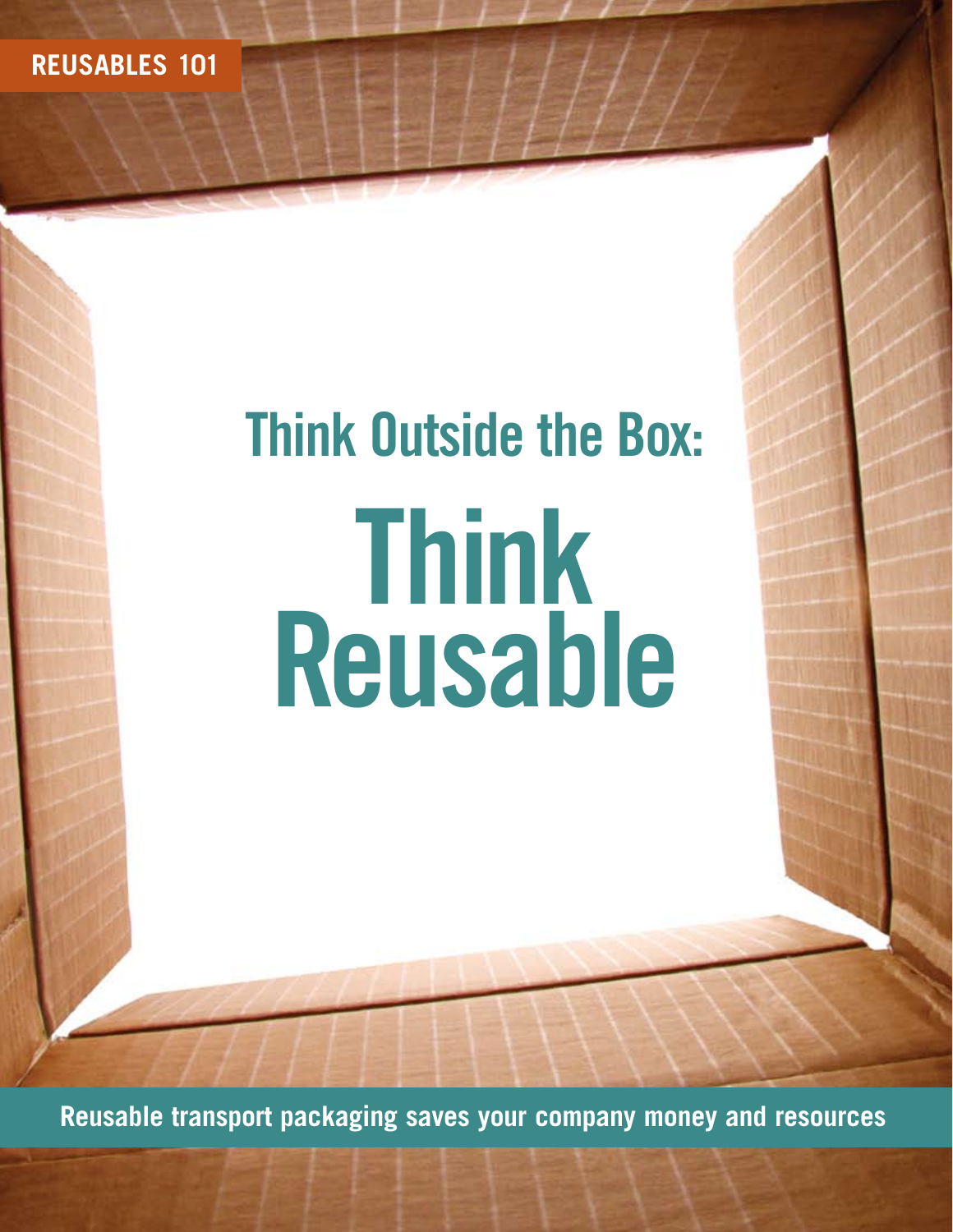## **What is reusable transport packaging?**

#### **Table of Contents**

- What is reusable transport packaging? **2**
- [Where in the supply chain is reusable](#page-2-0)  **3** [transport packaging used?](#page-2-0)
- [What are the benefits of reusable](#page-3-0)  **4** [transport packaging?](#page-3-0)
- [Who uses reusable transport packaging?](#page-5-0) **6**
- [How do closed-loop and open-loop](#page-7-0)  **8** [shipping systems work?](#page-7-0)
- **9** Is reusable transport packaging right for [my company?](#page-8-0)
- 10 [How can I get started?](#page-9-0)

#### **Benefits of reusable transport packaging:**

- Reduced waste management costs
- Lower labor costs
- Better product protection
- Less product damage
- Lower materials costs over time
- Better ergonomics for employees
- Improved worker safety
- Greater landfill availability without increased landfill costs
- Longer useful life of packaging
- Reduced greenhouse gas emissions





Reusable transport packaging replaces one-time (and limited-use) pallets and boxes with more durable, reusable containers (such as totes and bins) along with reusable pallets and pallet/container rental systems.

Disposable wood pallets and cardboard boxes comprise a significant amount of the waste generated by businesses in Alameda County, and there is limited, expensive landfill space left for garbage.

That's why the **StopWaste Partnership**—which helps local businesses divert waste from local landfills—has partnered with the **Reusable Packaging Association (RPA)** to provide Alameda County businesses the information and resources they need to make the switch to reusable pallets and containers.

The tips, techniques, and tools provided here will help you get started. You will find:

- A **guide** that outlines the basics of reusable transport packaging: what it is, how it works, and why the switch makes sense.
- Several in-depth, **real-world examples** of how reusable packaging saves companies money, found in the companion guide, *Reusables 102: A Cost Comparison Model for Reusable Transport Packaging.*

Visit **[www.UseReusables.com](http://www.UseReusables.com)** for reusables case studies, vendor information, and access to personalized support.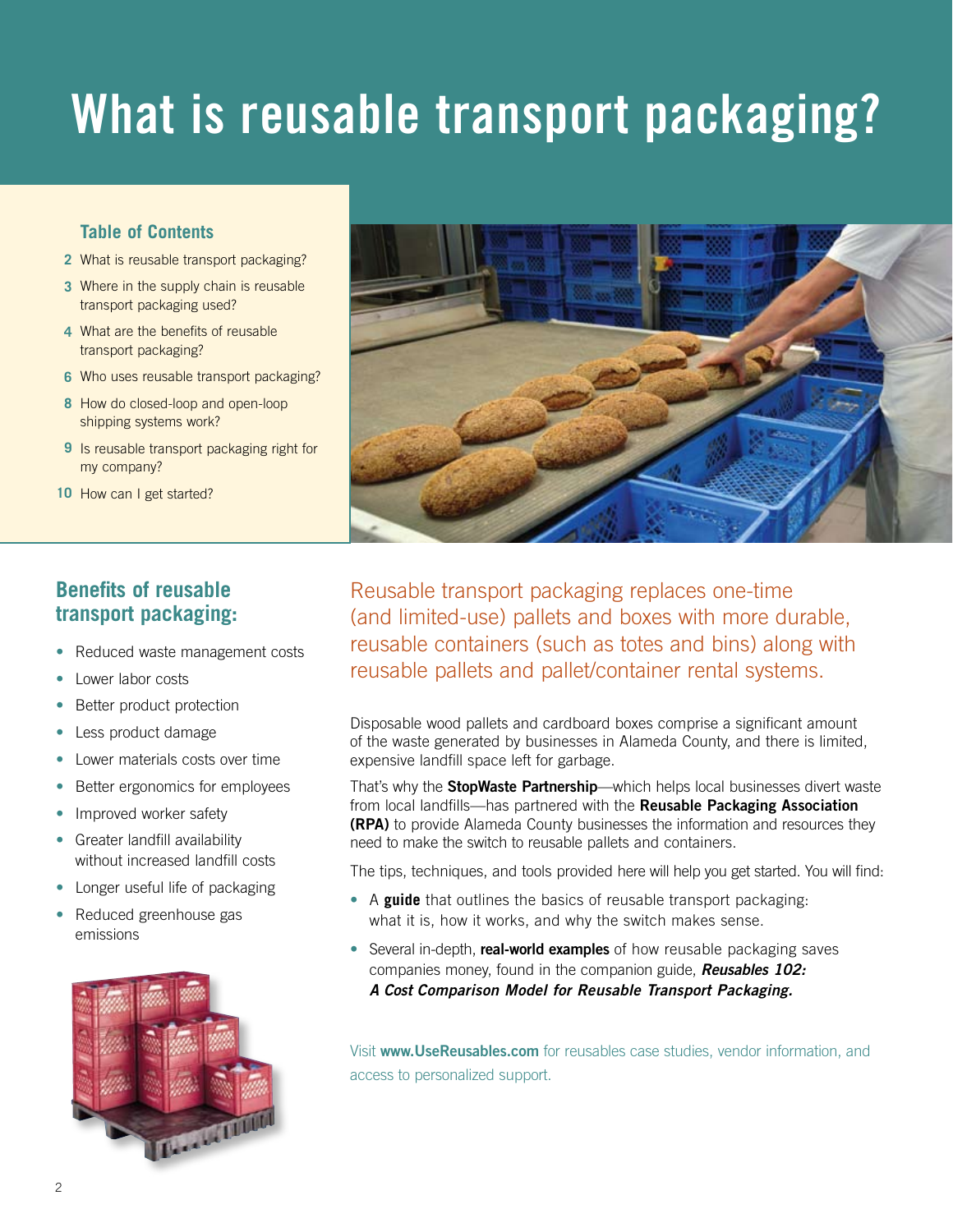### <span id="page-2-0"></span>**Where in the supply chain is reusable transport packaging used?**

There are several areas along the supply chain that may hold advantages for the use of reusable transport packaging.

#### **Inbound freight**

Raw materials or subcomponents shipped to a processing or assembly plant, such as shock absorbers shipped to an automotive assembly plant, or flour, spices, or other ingredients shipped to a large-scale bakery.

#### **In-plant or interplant work in process**

Goods moved between assembly or processing areas within an individual plant or shipped between plants within the same company.

#### **Finished goods**

Shipment of finished goods to users either directly or through distribution networks.

#### **Service parts**

"After market" or repair parts sent to service centers, dealers or distribution centers from manufacturing plants.



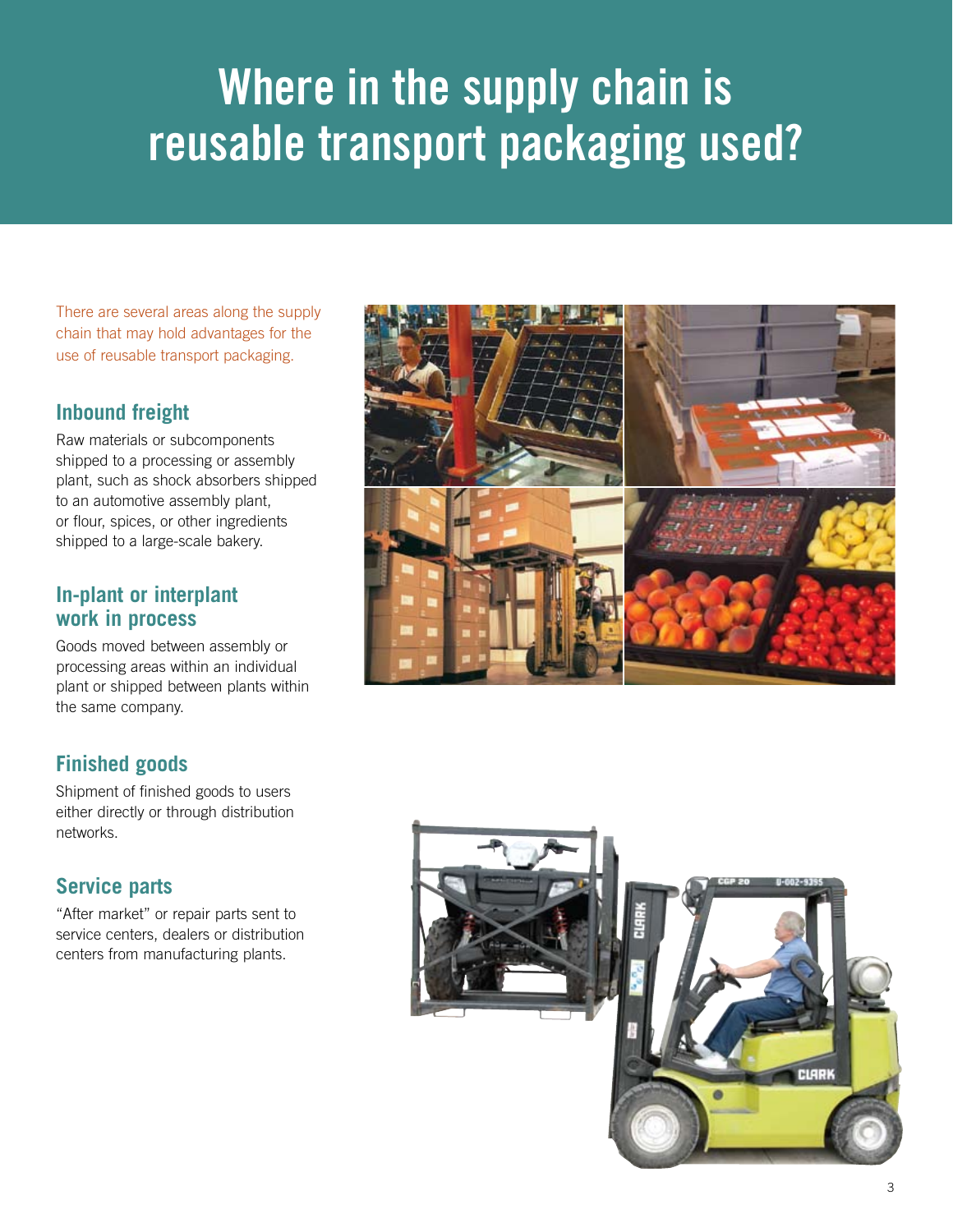### <span id="page-3-0"></span>**What are the benefits of reusable transport packaging?**

Most companies switch to reusable transport packaging because it saves them money. Reusable transport packaging can add profit to a company's bottom line in many ways:

#### **Improved ergonomics and worker safety**

- Elimination of box cutting, staples and broken pallets reduces injuries.
- Reusable containers with ergonomically designed handles and access doors improve worker safety.
- Standardized sizes and weights of packaging components reduce back injuries.
- Standardized containers facilitate the use of merchandising racks, storage racks, flow racks and lift/tilt equipment.
- Prevention of in-plant debris, such as stray packaging materials, reduces slip and fall injuries.



#### **Reduced inventory and just-in-time delivery**

- Standardized transport packaging components and ordering quantities improve ordering capabilities and inventory tracking, while reducing errors.
- More frequent shipments of smaller quantities delivered close to the time of usage reduce the number of days that inventory and dollars are idle and nonproductive.



• Combining supplier pick-ups or customer deliveries in "milk run" fashion (small, daily truck routes) saves money.

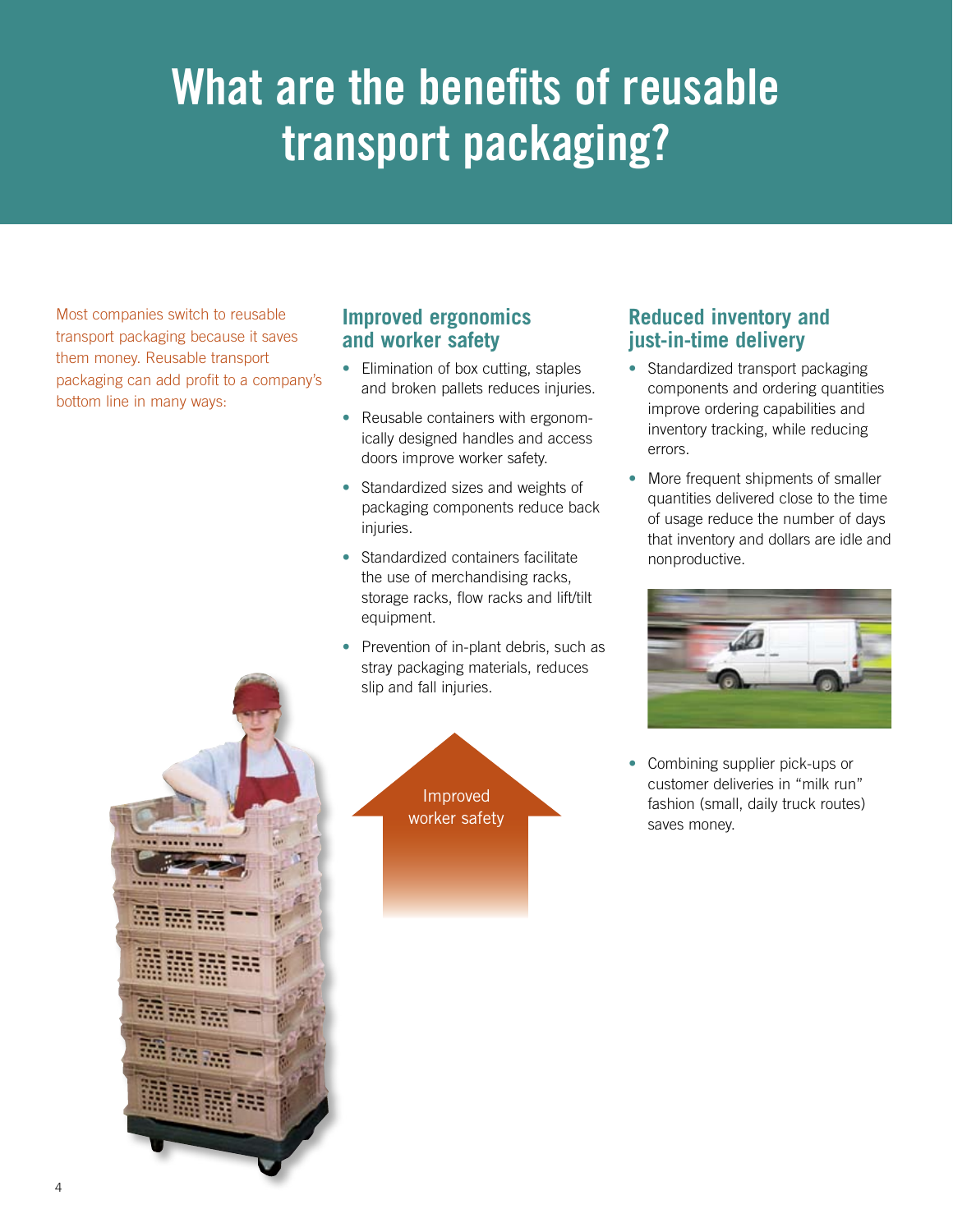

#### **Quality improvements**

- Durable, rigid containers stablize loads, and prevent product damage from packaging failure.
- Uniform container sizes reduce costs by utilizing truck and loading dock space more efficiently.
- Ventilated containers reduce cooling time for perishables, increasing freshness and shelf-life.

packaging failure rate results in quality improvements

#### **Packaging material cost reductions**

- Longer useful life of reusable transport packaging results in packaging material costs of pennies per trip.
- Cost of reusable transport packaging can be spread over many years.

#### **Reduced waste management costs**

- Less waste to manage for recycling or disposal.
- Less labor required preparing waste for recycling or disposal.
- Reduced recycling or disposal costs.

#### **Environmental impacts**

- Reduced need to build expensive disposal facilities or more landfills.
- Help support local recycling and waste reduction goals, by proactively preventing waste before it's created.
- Reusable plastic and metal packaging can be recycled when no longer usable, and wooden pallets can be repaired or ground and used as landscape mulch or animal bedding.
- Reduced greenhouse gas emissions.
- Lower **Lower Figure 2012 Lower CONSUMPTION CONSUMPTION CONSUMPTION CONSUMPTION**

#### **Environmental Benefits of Reusables**



Reusable packaging containers generate 29% less total greenhouse gas emissions, require 39% less total energy, and produce 95% less total solid waste on average.

#### **What are the pallets and containers made of?**

Reusable pallets and containers are designed for many years of use. They are typically made of durable wood, steel, or virgin or recycledcontent plastic, which is resistant to chemicals and moisture and has good insulating properties. Sturdy, moistureproof containers are built to protect products, especially in rough shipping environments.

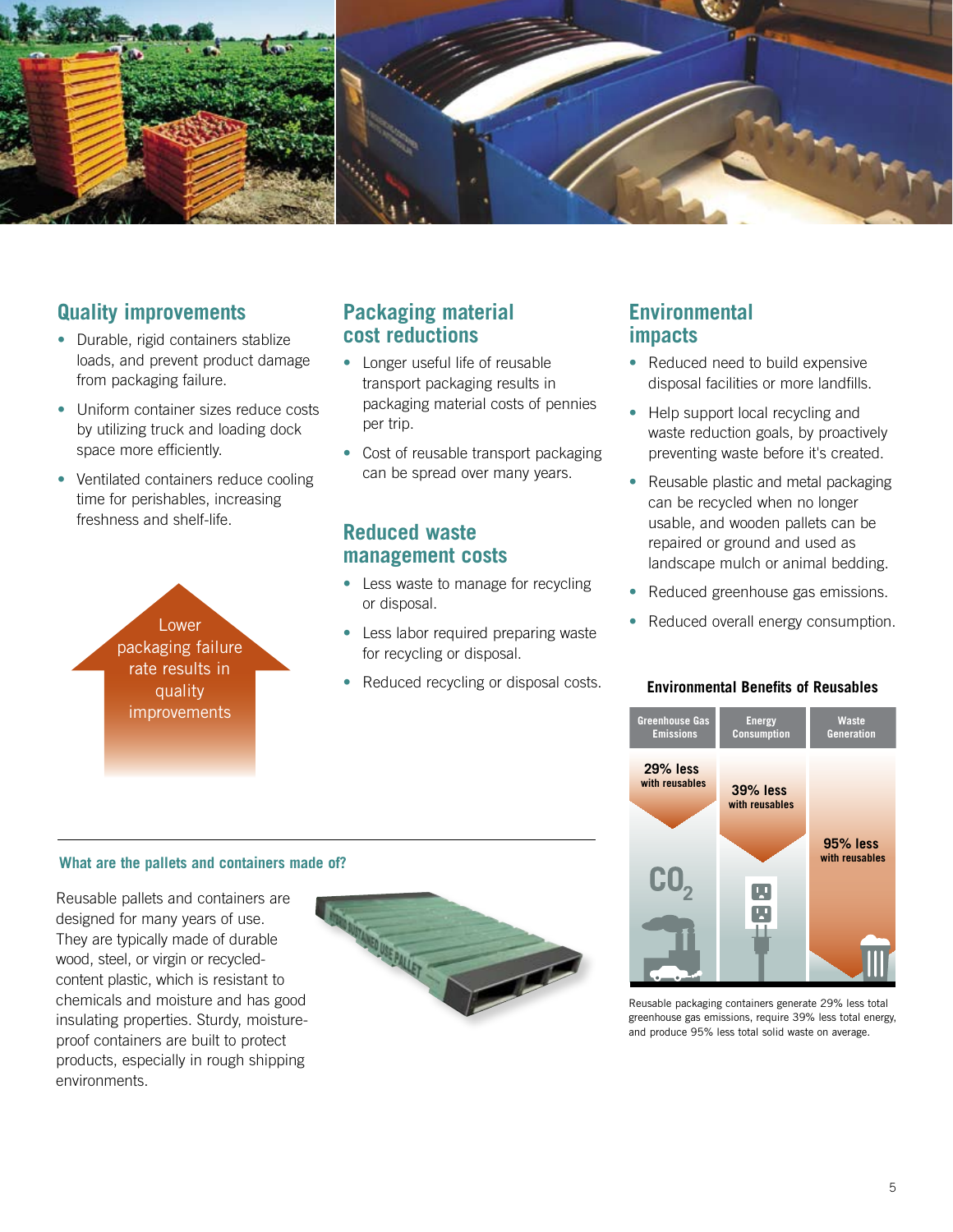### <span id="page-5-0"></span>**Who uses reusable transport packaging?**

A wide variety of businesses and industries in manufacturing, materials handling, and storage and distribution have discovered the advantages of reusable transport packaging, including many in Alameda County. Here are some examples:

#### **Manufacturing**

- Electronics and computer manufacturers and assemblers
- Automotive parts manufacturers
- Automotive assembly plants
- Pharmaceutical manufacturers
- Many other types of manufacturers

#### **Food and beverage**

- Food and beverage manufacturers and distributors
- Meat and poultry producers, processors and distributors
- Produce growers, field processing and distribution
- Grocery store suppliers of bakery, dairy, meat and produce
- Bakery and dairy deliveries
- Candy and chocolate manufacturers

#### **Retail and consumer product distribution**

- Department store chains
- Superstores and club stores
- Retail pharmacies
- Magazine and book distributors
- Fast-food retailers
- Restaurant chains and suppliers
- Food service companies
- Airline caterers
- Auto parts retailers

#### **Real-world success stories**

#### **ANG Newspapers: Efficiencies from plastic pallets**

ANG Newspapers worked with the StopWaste Partnership to identify how they might further improve their environmental performance. StopWaste assessed the situation and determined that ANG had the ideal distribution system for reusable plastic pallets.

ANG applied for and received a \$75,000 StopWaste Business Waste Prevention Fund Award to purchase 1,700 reusable plastic pallets. Each year, the project cuts labor costs by \$46,000 and prevents 37 tons of wood waste.

To improve efficiency, ANG color codes its plastic pallets, which helps drivers know instantly which loads they are to pick up. Plus, the standardized shape makes handling and storage easier than with a fleet of mismatched wooden pallets. And finally, because workers are freed up from repairing wooden pallets, they can now focus on activities that add to customer value.

StopWaste also helped set up a recycling system that captures over 13,000 pounds of plastic film a year. ANG's ability to implement such projects combined with StopWaste's resources made for a rewarding partnership.

#### **Solutions**

- **Research and cost-benefit analysis**
- **\$75,000 Business Waste Prevention Fund Award**
- **New equipment purchases with award funds**
- **Hot-stamped pallets to make tracking easier**
- **Improved signage to increase recycling**

#### **The bottom line**

- **Annual labor costs reduced by \$46,000**
- **Prevention of 37 tons of wood waste a year**
- **Less space needed to store pallets**
- **Improved operations and worker safety**
- **125% return on investment (ROI)**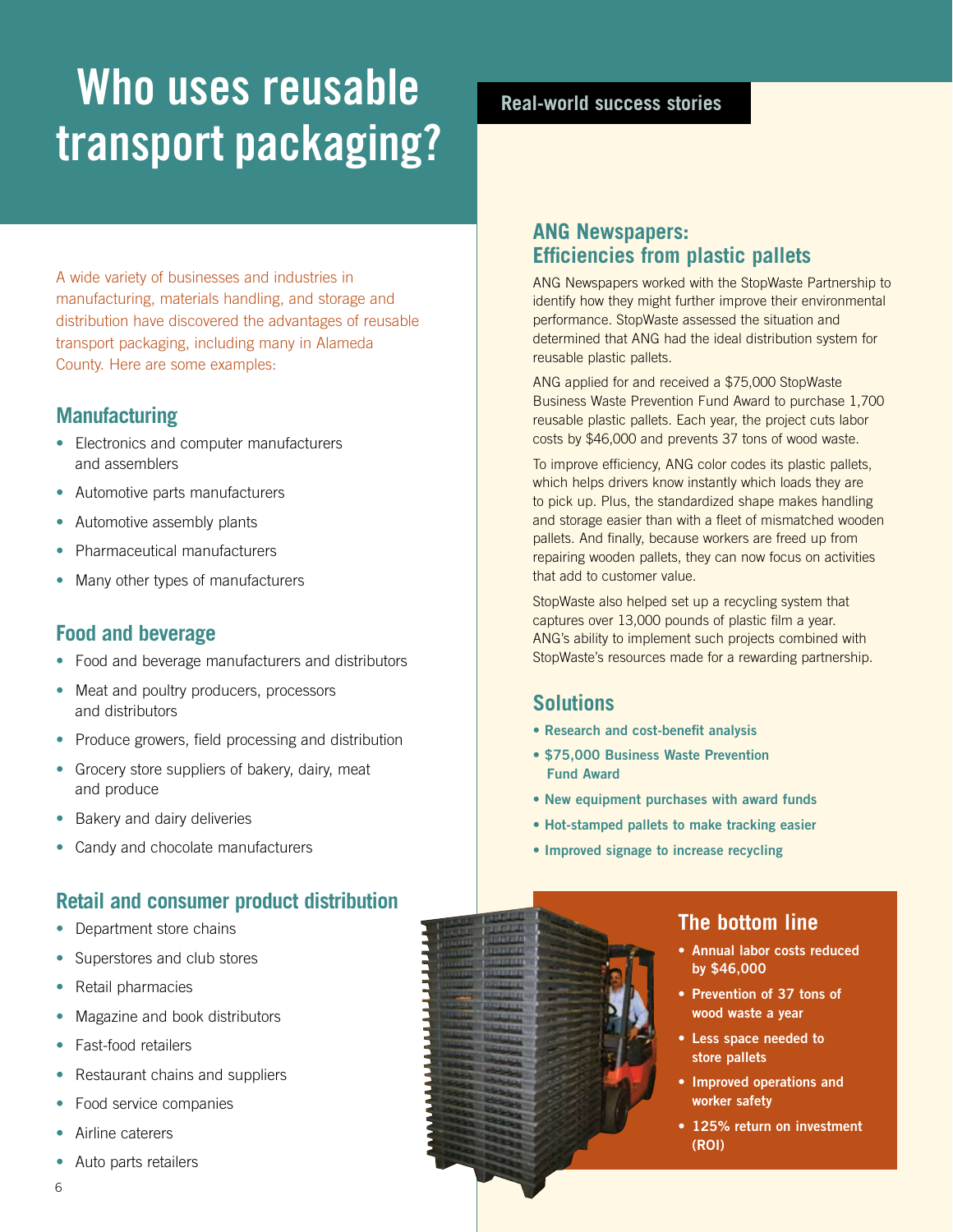

#### **Toyota: Toward zero waste**

Toyota Logistics Services (TLS), a North American Division of Toyota Motors, has six Vehicle Delivery Centers in the United States. The center in Fremont is responsible for customizing and upgrading Toyota cars and trucks straight from the factory floor. They process 400,000 vehicles a year.

TLS Fremont approached the StopWaste Partnership for help in reaching zero waste. One of many solutions was to employ collapsible and stackable reusable plastic containers for shipping carpet, a typical upgrade item for automobiles. This switch prevents 3,000 tons of combined wood and cardboard waste and saves a total of \$3.5 million for the six facilities every year.

TLS Fremont has also arranged to have multiple truck running boards shipped together in the same container, saving money and resources.

#### **Solutions**

- **Supply chain management analysis**
- **Waste prevention recommendations**
- **Assistance to improve recycling**
- **\$5,000 mini-grant**

#### **Ghirardelli Chocolate Company: Reusable totes**

Ghirardelli Chocolate Company's San Leandro facility produces premium chocolate products.

The company wanted to eliminate the waste, product breakage, and high costs that resulted from transporting its premium chocolate squares within the plant (and to packagers) in cardboard boxes, which would get soiled and eventually thrown away—at an annual cost of \$2,700 for disposal.

Enter the StopWaste Partnership, which assessed Ghirardelli's operation and identified reusable totes as one potential solution. The reusable tote solution allows Ghirardelli to realize \$1.95 million in net savings over the five-year life of the project through packaging reduction, and prevent 350 tons of soiled cardboard a year.

In addition, workers are now less likely to develop repetitive stress injuries from opening and taping cardboard boxes.

#### **Solutions**

- **Recognize the potential for reusable totes**
- **Cost-benefit analysis**
- **\$75,000 Business Waste Prevention Fund Award**
- **Purchase reusable totes with award funds**

#### **The bottom line**

- **Provides \$1.95 million net savings over life of project**
- **Prevents 350 tons of soiled cardboard waste a year**
- **Decreases repetitive stress injuries**

#### **The bottom line**

- **Combined annual savings of \$3.5 million for the TLS facilities**
- **75% reduction of waste**
- **Over 120 tons of resources diverted from the landfill each year**

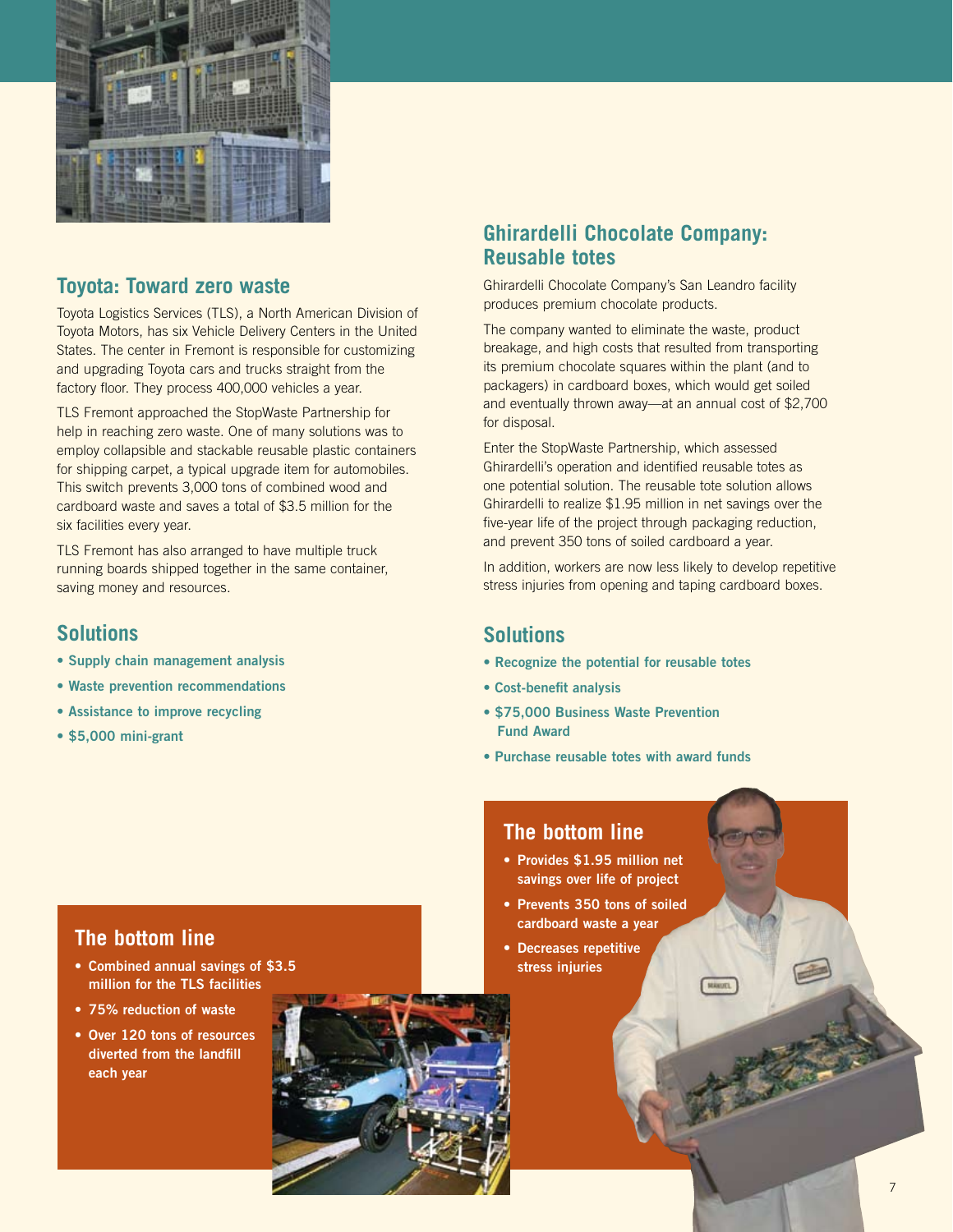### <span id="page-7-0"></span>**How do closed-loop and open-loop shipping systems work?**

Reusable transport packaging is used for multiple trips in closed-loop and managed open-loop shipping systems, where the return of empty transport packaging components ("reverse logistics") can be repeated. Reusables are also frequently used in-plant for storage or transport within a single facility.

#### **Pallet and container pooling**

With **pallet and container pooling**, companies outsource the logistics of pallet and container management to a third-party pooling management service. The pallets are delivered to the companies; palletized products are shipped through the supply chain; then a pallet rental service picks up the empty pallets and returns them to service centers for inspection and repair. Pooling pallets are typically made of high-quality, durable wood, metal, or plastic.

#### **Why are third-party companies necessary?**

**Closed-loop systems** are ideal for reusable transport packaging. Reusable containers and pallets flow through the system and return empty to their original starting point (reverse logistics) to begin the entire process again.

Managed **open-loop shipping systems** require the assistance of a third-party pooling management company to accomplish the more complex return of empty transport packaging. For example, reusable containers may be shipped from one or many locations to various destinations. A pooling management company sets up a pooling network to facilitate the return of empty reusable transport packaging (reverse logistics). The pooling management company may provide various services such as supply, collection, cleaning, and repair of reusable transport packaging.

#### **Within a Single Facility**



#### **Managed Open-Loop System Closed-Loop System**



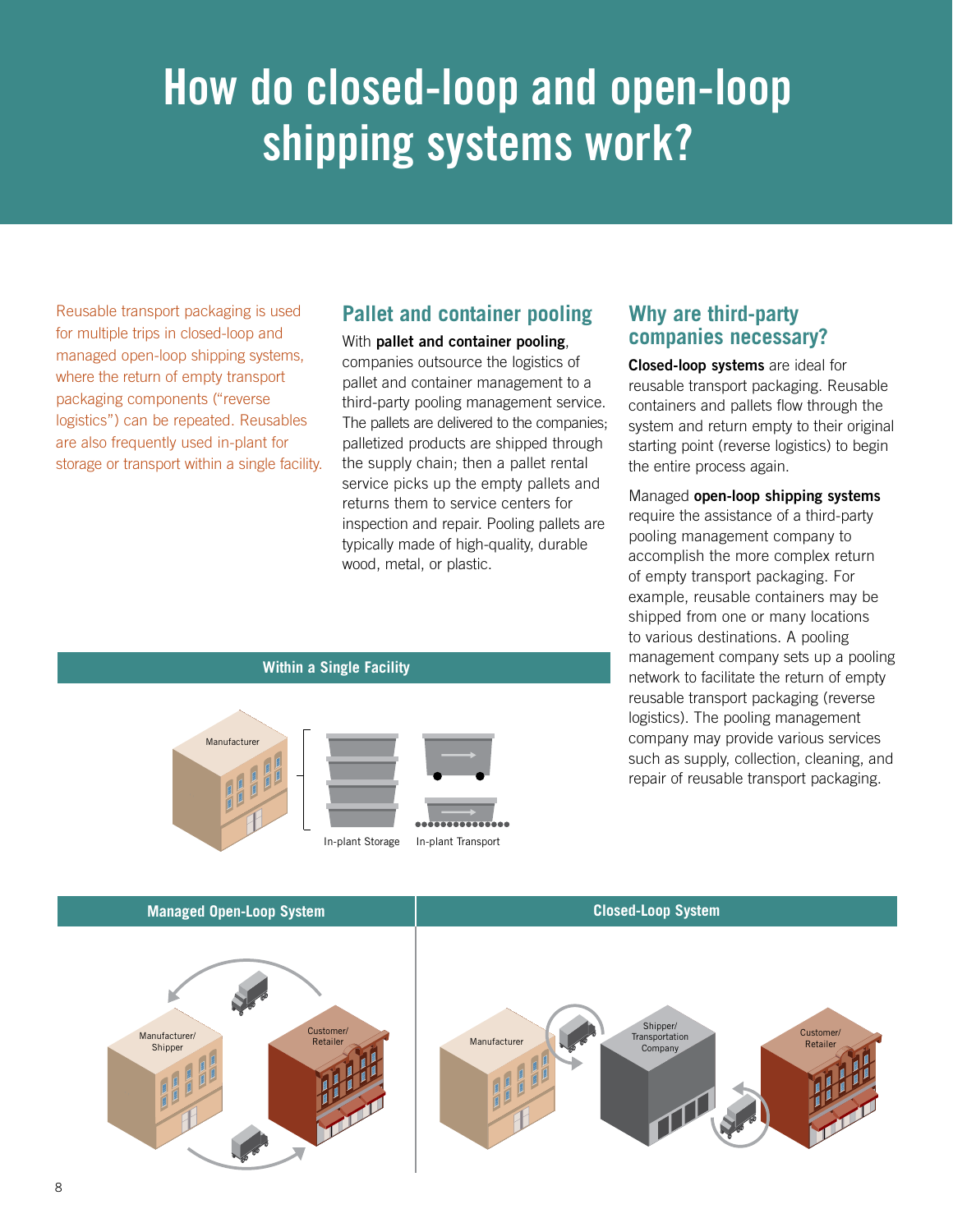### <span id="page-8-0"></span>**Is reusable transport packaging right for my company?**

Several factors determine whether it would be beneficial to change all or some of a company's one-time or limited-use transport packaging to a reusable transport packaging system.

Once reusable transport packaging is shipped to its final destination and contents are removed, the empty transport packaging components are collected, staged, and returned without a great deal of time and cost. Reverse logistics—or the return trip for empty packaging components—must be repeated in a **closed- or managed open-loop shipping system.** 

A reusable transport packaging system is easier to justify, maintain, and run if there is a **flow of consistent products**  in large volumes. If few products are shipped, the possible cost savings of reusable transport packaging may be offset by the time and expense of tracking empty packaging components and reverse logistics. Significant fluctuations in shipping frequency or types of products shipped may make it difficult to accurately plan for the correct number, size, and type of transport packaging components.

**Large or bulky products or those easily damaged** are good candidates for reusable transport packaging. Larger products require bigger, more expensive one-time or limited-use containers, so the potential for long-term cost savings by switching to reusable transport packaging is great.

#### **Suppliers or customers grouped near one**

**another** are likely candidates for reusable transport packaging cost savings. The potential to set up "milk runs" (small, daily truck routes) and consolidation centers (loading docks used to sort, clean, and stage reusable transport packaging components) creates significant cost-saving opportunities.

Inbound freight can be picked up and consolidated for delivery on a more frequent just-in-time basis. Outbound freight—the empty transport packaging components—can be sent back through this same logistical system.

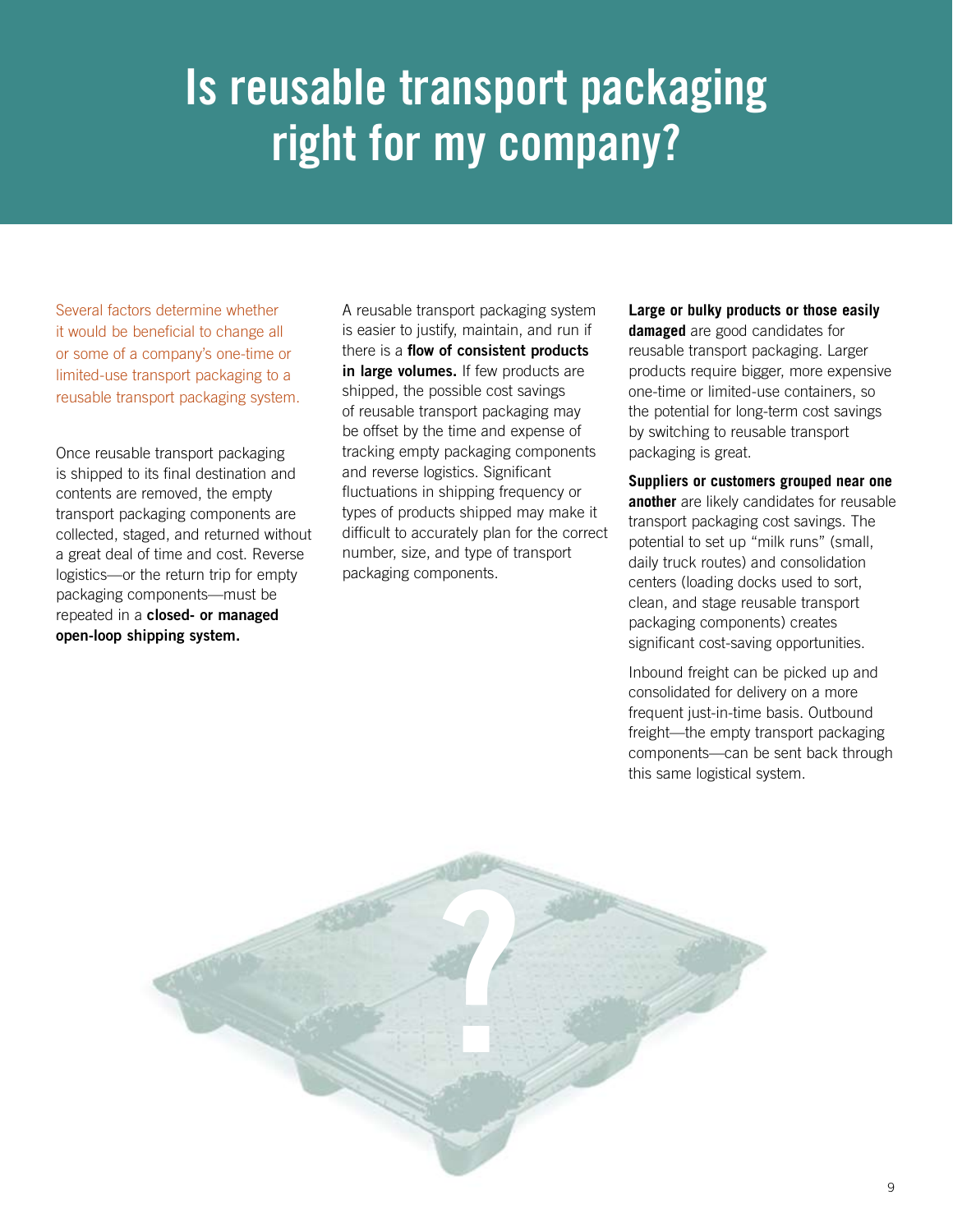### <span id="page-9-0"></span>**How can I get started?**

Generally, a company should consider switching to reusable transport packaging when it would be less expensive than one-time or limited-use transport packaging. The following six steps help you determine if reusable transport packaging can add profit to your bottom line.

#### **1. Identify potential products**

Develop a list of products frequently shipped in large volume and/or that are consistent in type, size, shape and weight.

#### **2. Estimate one-time and limited-use packaging costs**

Estimate current costs of using onetime and limited-use pallets and boxes. Include costs to purchase, store, handle and dispose of the packaging and added costs of any ergonomic and worker safety limitations.

#### **3. Develop a geographical report**

Develop a geographical report by identifying shipping and delivery points. Evaluate the use of daily and weekly "milk runs" and consolidation centers (loading docks used to sort, clean and stage reusable packaging components). Also consider the supply chain; it may be possible to facilitate a move to reusables with suppliers.

#### **4. Review reusable transport packaging options and costs**

Review the various types of reusable transport packaging systems available and the costs to move them through the supply chain. Investigate the cost and life span (number of reuse cycles) of reusable transport packaging components.

#### **5. Estimate the cost of reverse logistics**

Based on the shipping and delivery points identified in the geographical report developed in Step 3, estimate the cost of reverse logistics in a closed-loop or managed open-loop shipping system.

If a company chooses not to dedicate its own resources to managing reverse logistics, it can obtain the assistance of a third-party pooling management company to handle all or part of the reverse logistics process.

#### **6. Develop a preliminary cost comparison**

Based on the information gathered in the previous steps, develop a preliminary cost comparison between one-time or limited-use and reusable transport packaging. This includes comparing the current costs of one-time or limited-use packaging in Step 2 to the sum of the following:

- The cost for the amount and type of reusable transport packaging researched in Step 4
- The estimated cost of reverse logistics from Step 5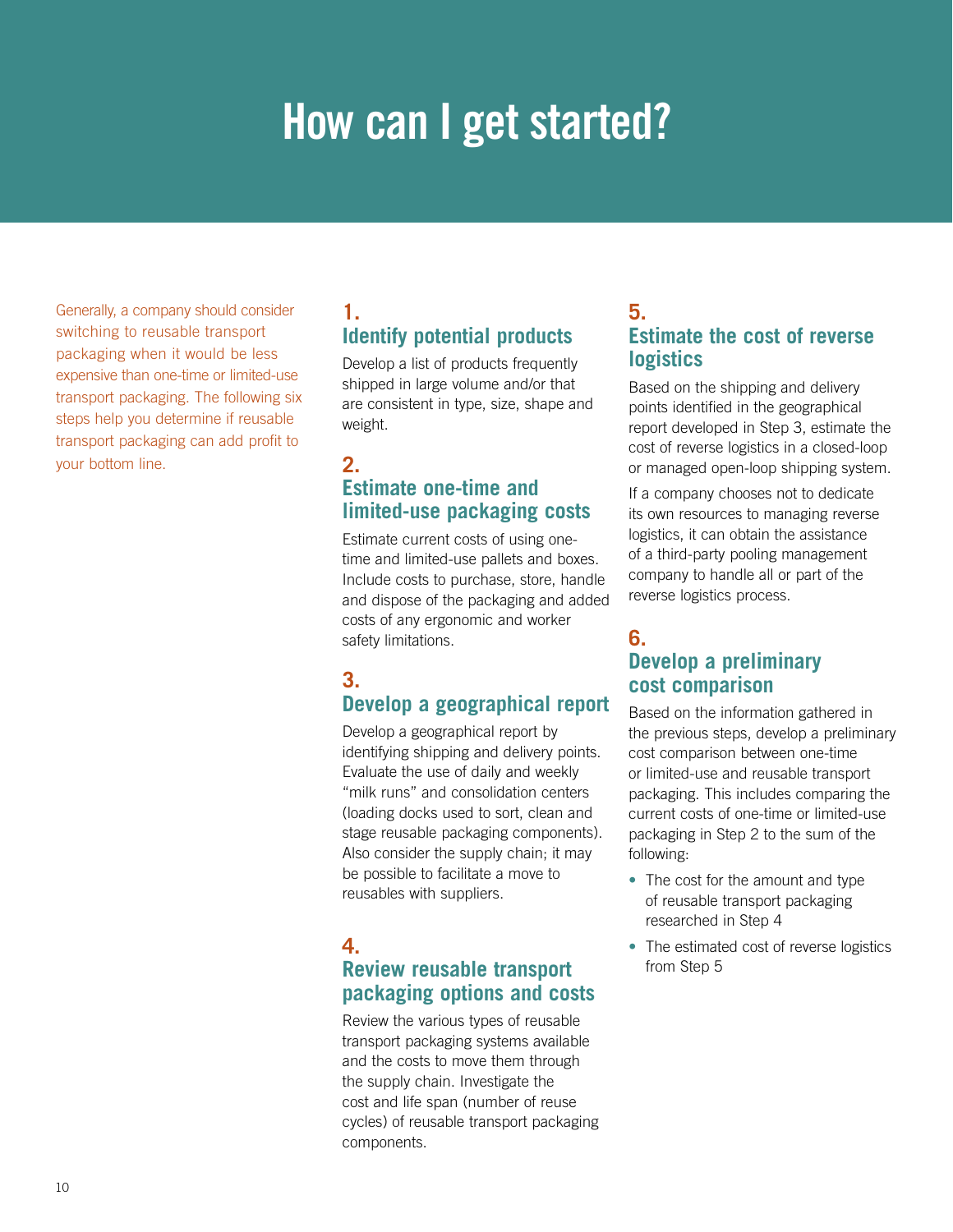

| <b>About Us</b>                                                                                                                                                                                                             | <b>Reusables Basics</b>                                                                                                                                                                                                                                                                                                                      | <b>Cost Comparison</b> | <b>Case Studies</b>                                                                                                                                                                                                                                                                        | <b>Resources</b> | <b>Events/Workshops</b>                                                                                                                                                                                                                               | Contact |
|-----------------------------------------------------------------------------------------------------------------------------------------------------------------------------------------------------------------------------|----------------------------------------------------------------------------------------------------------------------------------------------------------------------------------------------------------------------------------------------------------------------------------------------------------------------------------------------|------------------------|--------------------------------------------------------------------------------------------------------------------------------------------------------------------------------------------------------------------------------------------------------------------------------------------|------------------|-------------------------------------------------------------------------------------------------------------------------------------------------------------------------------------------------------------------------------------------------------|---------|
| <b>Reusables Basics</b>                                                                                                                                                                                                     | <b>Cost Comparison</b>                                                                                                                                                                                                                                                                                                                       |                        | <b>Case Studies</b>                                                                                                                                                                                                                                                                        |                  | <b>Events &amp; Workshops</b>                                                                                                                                                                                                                         |         |
| Reusable transport packaging<br>offers environmental<br>advantages while it adds to<br>your bottom line.<br>Click here to find out how<br>reusable transport packaging<br>can benefit your company.<br>the fightest for fam | Hundreds of companies have<br>already benefited from<br>reusable transport packaging.<br>These companies found that<br>switching to reusables brought.<br>increased product protection.<br>improved worker safety and<br>efficiency throughout the<br>distribution network. Do the<br>numbers and see if it makes<br>sense for your company. |                        | A viable alternative to<br>one-time or limited use<br>shipping containers, sturdy,<br>long-lasting reusable transport<br>packaging can saye your<br>company money, while reducing<br>greenhouse gas emissions.<br>decreasing waste and saving<br>energy. Read what other<br>companies say. |                  | Reusables 101 Workshop<br>January 28<br>Oakland, California<br>Learn more<br>Are Reusables Right For You?<br>May 10<br>Fremont, California<br>Learn more<br><b>Reusables Beyond the Basics</b><br>September 9<br>Pleasanton, California<br>Learn more |         |

Use Reusables is supported by the StopWaste Partnership and the

Reusable Packaging Association (RPA).

#### **For additional assistance**

If your preliminary cost comparison indicates that a reusable transport packaging system will save money, you may want to seek assistance to design and implement a reusable transport packaging system for your business.

Visit **[www.UseReusables.com](http://www.UseReusables.com)** for help identifying manufacturers, logistics providers, and other experts. They can help with a detailed evaluation and cost analysis of changing from one-time and limited-use pallets and boxes to reusable transport packaging.

If you want to do more research on reusables, see publications such as:

The website also includes case studies that demonstrate the many cost-saving benefits of reusable transport packaging, frequently asked questions, and an interactive cost comparison tool to estimate savings for your specific situation.

*Inbound Logistics Magazine* [www.inboundlogistics.com](http://www.inboundlogistics.com)

#### *Material Handling Management Magazine*

[www.mhmonline.com](http://www.mhmonline.com)

For local assistance or questions about making your business more sustainable, contact the StopWaste Partnership at 1-877-STOPWASTE (786-7927), or send an email to Reusables@StopWaste.Org. Visit us at [www.StopWastePartnership.Org](http://www.StopWastePartnership.Org) for services we can offer your company.